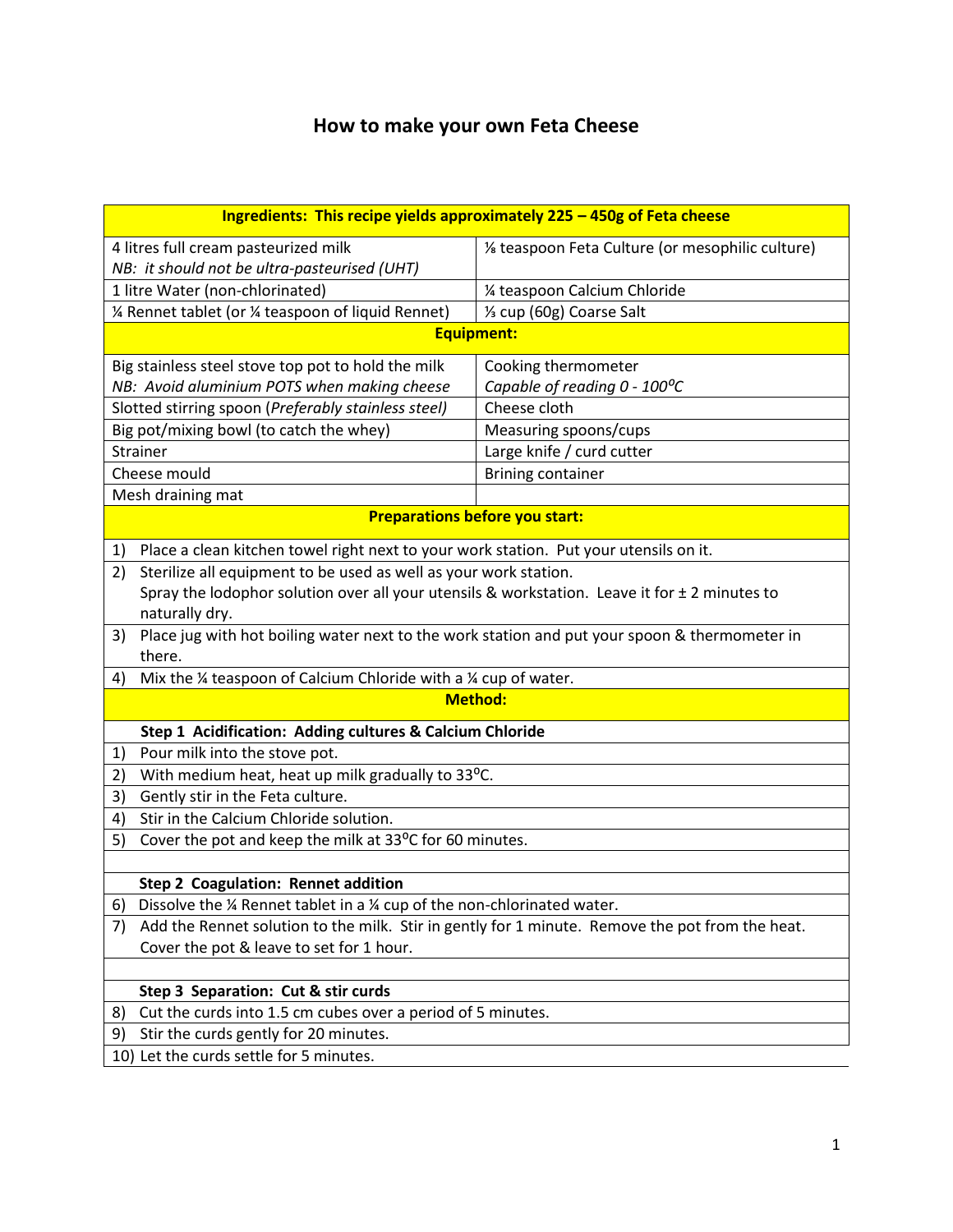| Step 4: Shaping                                                                                               |  |
|---------------------------------------------------------------------------------------------------------------|--|
| 11) Sanitise moulds & cheese cloth.                                                                           |  |
| 12) Line moulds with cheese cloth.                                                                            |  |
| Ladle the curds into the lined mould.<br>13)                                                                  |  |
| 14) Wrap the cheese cloth over the top part of the mould. You can add a weight on top of the cheese           |  |
| depending on the moisture content you desire for your cheese. Any weight between                              |  |
| 0 and 500g.                                                                                                   |  |
| 15) Let the curds drain over night at room temperature.                                                       |  |
| 16) 12 - 24 hours later your cheese will have its desired form. If it is still too moist you can lengthen the |  |
| draining time.                                                                                                |  |
|                                                                                                               |  |
| Step 5 & 6: Salting & Ripening                                                                                |  |
| 17) Cut the curd mass into smaller wheels/pieces to facilitate salt absorption.                               |  |
| 18) Sprinkle your feta pieces with 4 tablespoons of coarse flake salt. Store loosely covered for 4 - 5 days   |  |
| in the refrigerator. Turn several times a day to allow each piece to dry uniformly.                           |  |
| 19) If you like a saltier, stronger flavoured feta cheese, put your Feta in brine for 30 days. It can be kept |  |
| in this brine for up to a year.                                                                               |  |
|                                                                                                               |  |
| <b>Preparing the Feta Brine</b>                                                                               |  |
| Mix the following together for a feta brine:                                                                  |  |
| 1 Litre of water<br>1)                                                                                        |  |
| 80g non-iodised salt (8% salt solution)<br>2)                                                                 |  |
| 20ml CaCl<br>3)                                                                                               |  |
| 1/ <sub>2</sub> teaspoon citric acid<br>4)                                                                    |  |
| Keep the brine in the fridge - it can be filtered, stored and reused for more batches of cheese.              |  |

 $\Gamma$ 



┑